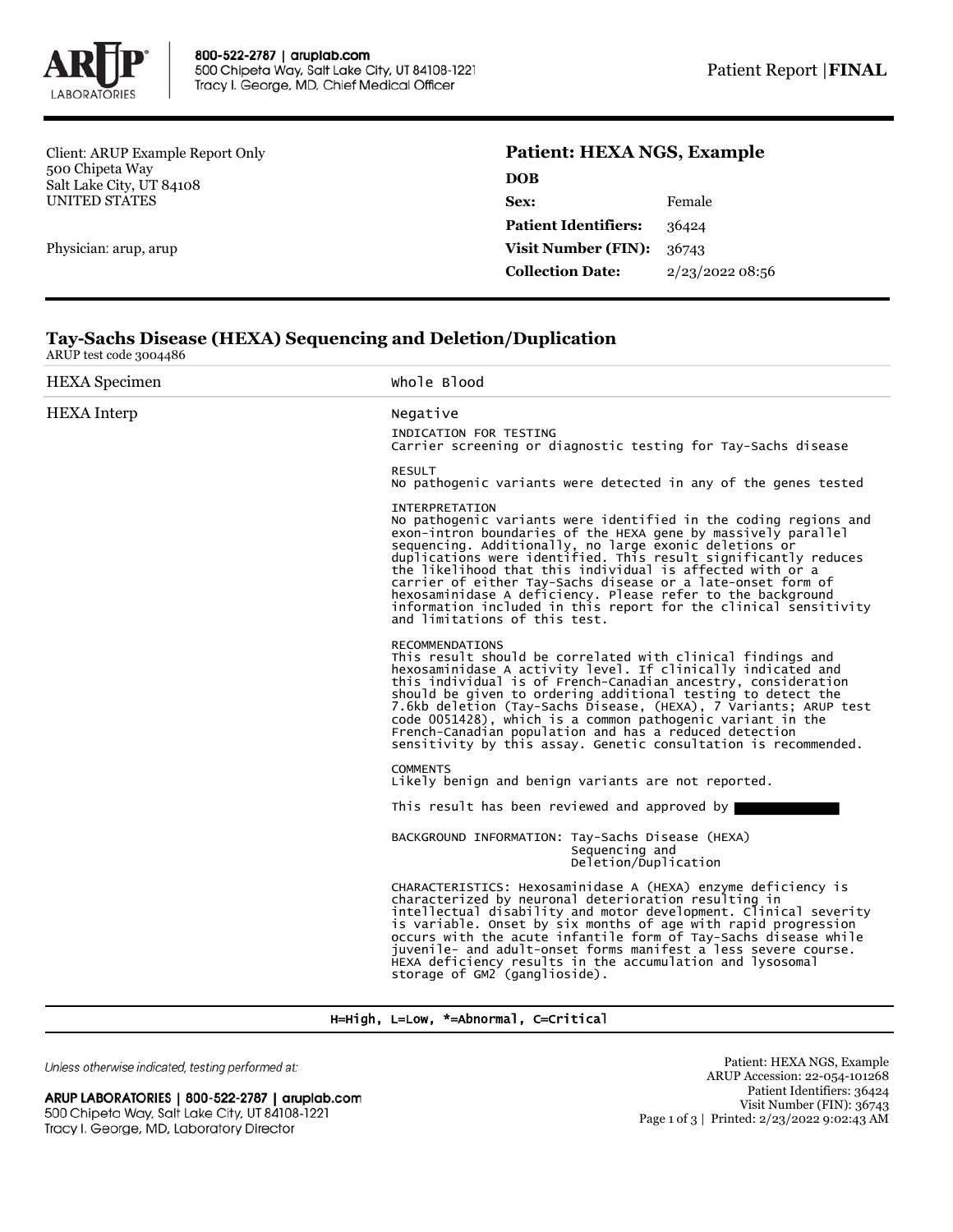

INCIDENCE: Varies by ethnicity. 1 in 3 000 for Ashkenazi Jewish and French Canadians; other high-risk populations include Louisiana Cajuns and Old Order Amish. 1 in 300,000 for the general population

INHERITANCE: Autosomal recessive

CAUSE: Two pathogenic variants in the HEXA gene, located on opposite chromosomes

CLINICAL SENSITIVITY: 99 percent

GENE TESTED: HEXA (NM\_000520)

METHODOLOGY: Probe hybridization-based capture of all coding exons and exon-intron junctions of the targeted genes, followed<br>by massively parallel sequencing. Sanger sequencing was<br>performed as necessary to fill in regions of low coverage and to<br>confirm reported variants that do not detect large (single exon-level or larger) deletions or duplications in the indicated genes. Large deletions/duplications were confirmed using an orthogonal exon-level microarray. Human genome build 19 (Hg 19) was used for data analysis.

ANALYTICAL SENSITIVITY AND SPECIFICITY: The analytical<br>sensitivity is approximately 99 percent for single nucleotide<br>variants (SNVs) and greater than 93 percent for<br>insertions/duplications/deletions (indels) from 1-10 base than 99.9 percent for all variant classes.

LIMITATIONS: A negative result does not exclude a diagnosis of Tay-Sachs disease. This test only detects variants within or overlapping the coding regions and intron-exon boundaries of the HEXA gene. Deletions/duplications/insertions of any size may not be detected by massively parallel sequencing. Regulatory region variants and deep intronic variants will not be identified. Precise breakpoints for large deletions or duplications are not determined in this assay and single exon deletions/duplications may not be detected based on the breakpoints of the rearrangement. The actual breakpoints for the deletion or duplication may extend beyond or be within the exon(s) reported. This test is not intended to detect duplications of two or fewer exons in size, though these may be identified. Single exon deletions, such as the 7.6kb deletion common in French-Canadian populations, are reported but at a lower sensitivity. Diagnostic errors can occur due to rare sequence variations. In some cases, variants may not be identified due to technical limitations caused by the presence of pseudogenes, repetitive, or homologous regions. This test is not intended to detect low-level mosaic or somatic variants, gene conversion events, complex inversions,<br>translocations, mitochondrial DNA (mtDNA) mutations, or repeat<br>expansions. Interpretation of this test result may be impacted<br>if this patient has had an allogen Noncoding transcripts are not analyzed.

This test was developed and its performance characteristics<br>determined by ARUP Laboratories. It has not been cleared or<br>approved by the U.S. Food and Drug Administration. This test was<br>performed in a CLIA-certified laborat clinical purposes.

Counseling and informed consent are recommended for genetic

H=High, L=Low, \*=Abnormal, C=Critical

Unless otherwise indicated, testing performed at:

ARUP LABORATORIES | 800-522-2787 | aruplab.com 500 Chipeta Way, Salt Lake City, UT 84108-1221 Tracy I. George, MD, Laboratory Director

Patient: HEXA NGS, Example ARUP Accession: 22-054-101268 Patient Identifiers: 36424 Visit Number (FIN): 36743 Page 2 of 3 | Printed: 2/23/2022 9:02:43 AM